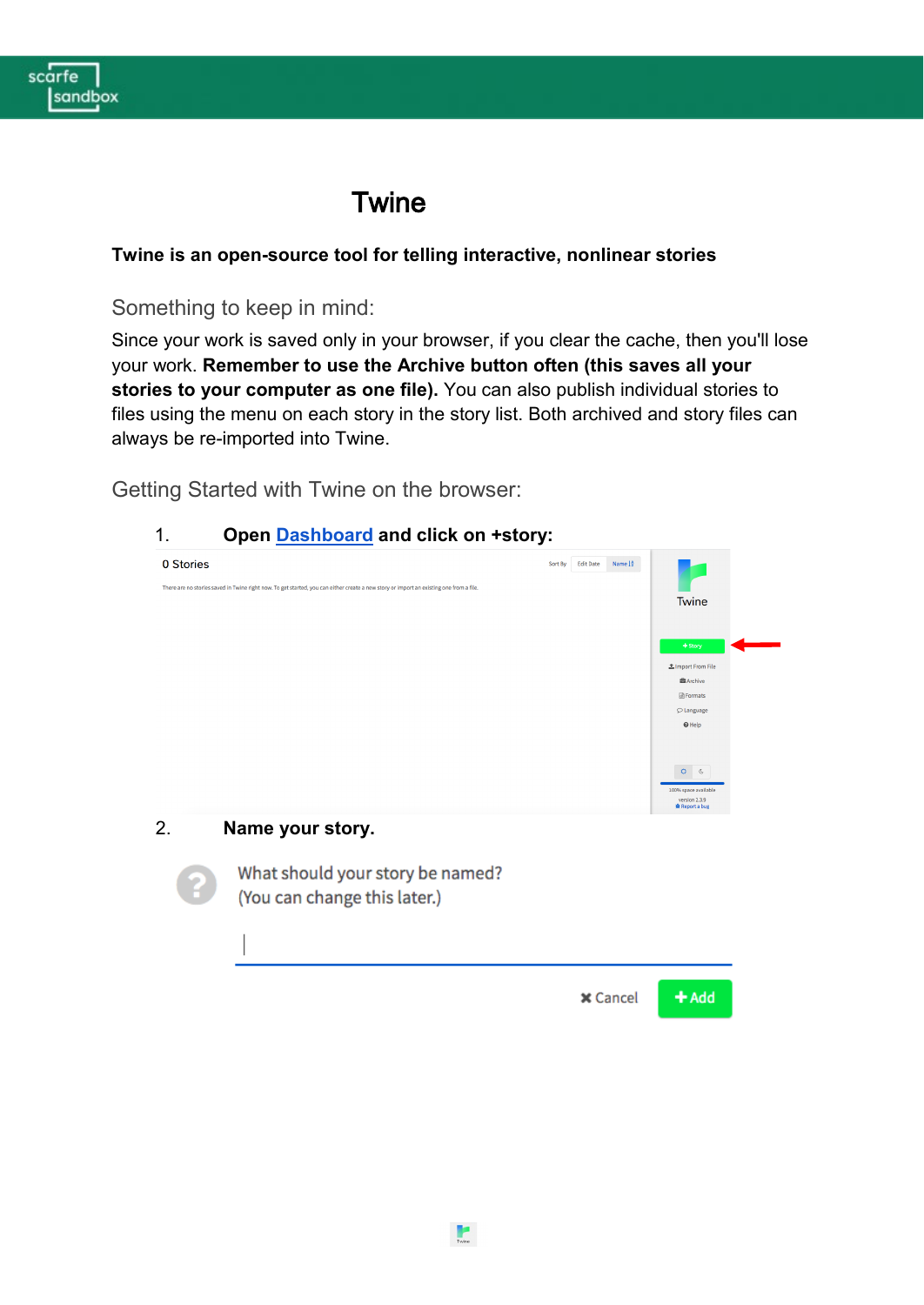



Below is the default screen - one passage is created to get you started.



**To create a new passage**, add double square brackets [[ ]] in the text editor and type the name of the new passage between these brackets (as pictured above). Now view the next step.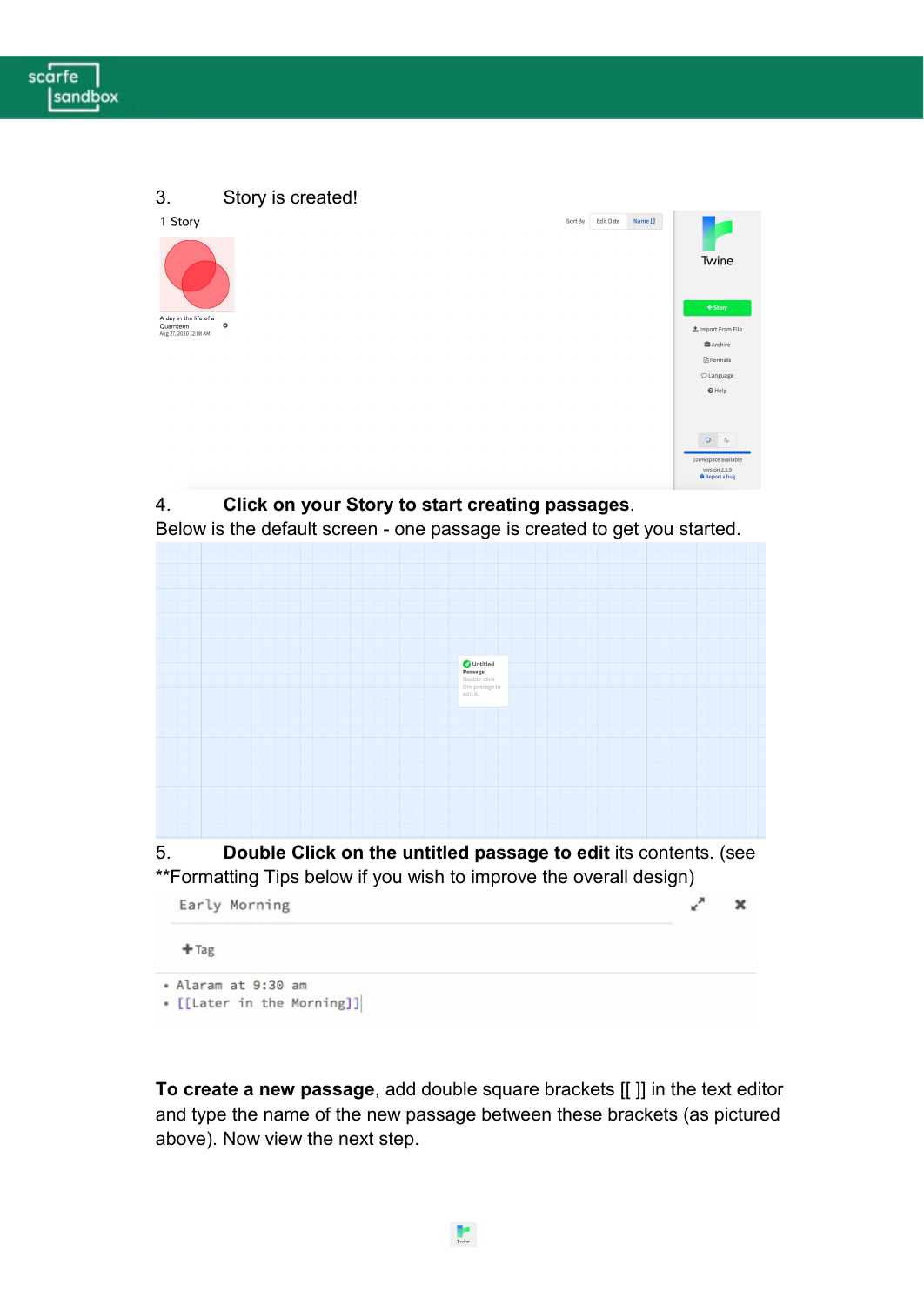

6. Now we have two passages! You can edit the second passage by double clicking on it in your Twine window.



*TIP: You can develop more complex stories using \*Branching (see below for an example of how to add branching)*

7. **Click on "Play"** on the bottom right side of your screen to view your story:



8. **Save & Publish:** In the bottom left corner of your Twine Window, click on "Publish to File". This saves your whole project and will automatically download to your computer as one HTML file.You can now send it to friends and have them open and view your interactive story in a web browser! TIP for Teachers: The file can also be shared by email and the recipient can import it into their own Twine Dashboard so they can 'continue or modify' your story!



9. **Regularly click on the archive button to make sure your work is saved.**